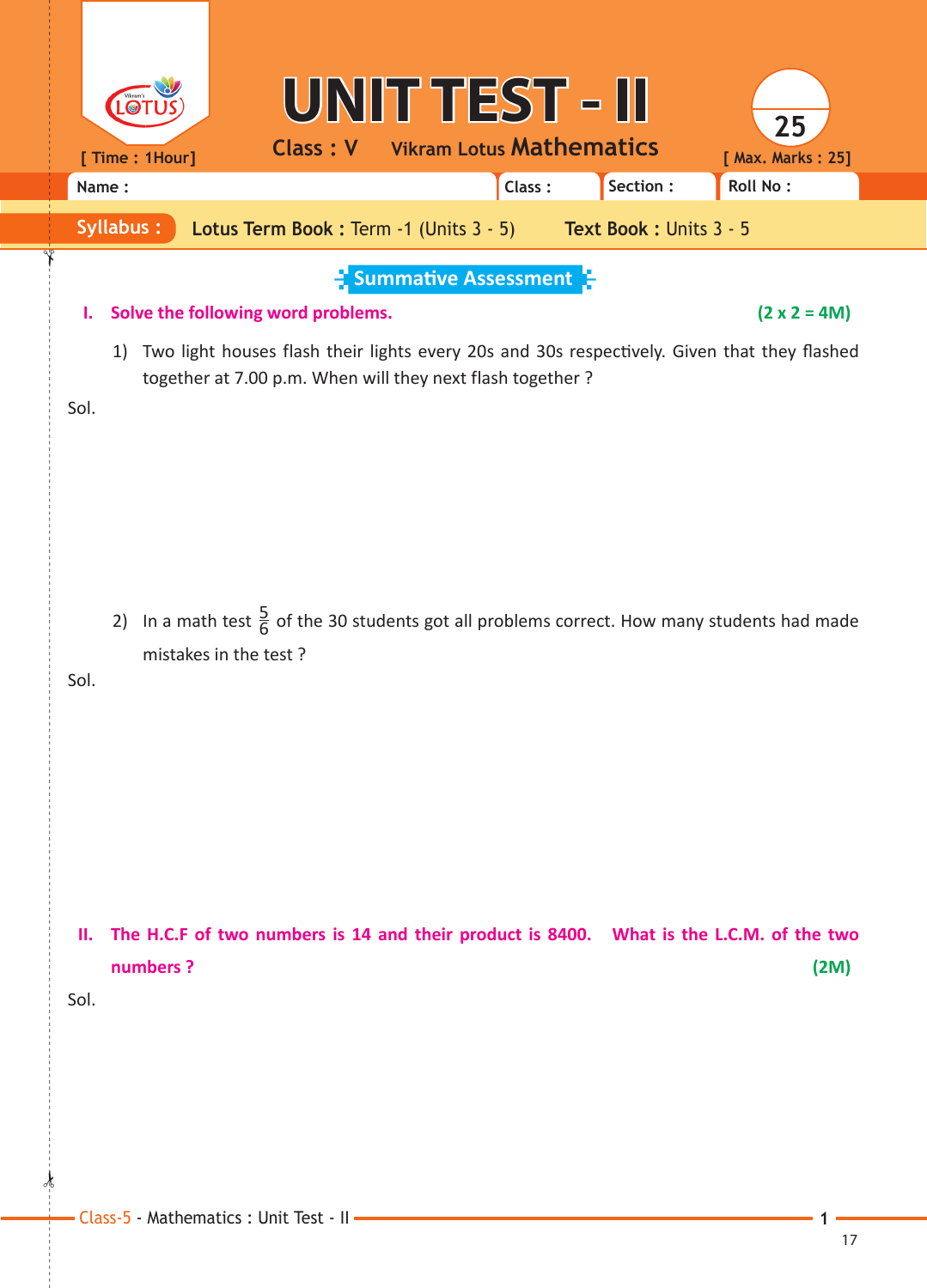| III. Write the first five multiples of the following numbers. |         |                                                                 | $(2 \times 1 = 2M)$                              |                |
|---------------------------------------------------------------|---------|-----------------------------------------------------------------|--------------------------------------------------|----------------|
|                                                               |         |                                                                 |                                                  |                |
|                                                               |         |                                                                 |                                                  |                |
|                                                               |         | IV. Write the Roman numerals of the following.                  |                                                  | $(3 x 1 = 3M)$ |
|                                                               |         |                                                                 |                                                  |                |
|                                                               |         |                                                                 |                                                  |                |
|                                                               |         |                                                                 |                                                  |                |
|                                                               |         |                                                                 | $\frac{1}{2}$ Formative Assessment $\frac{1}{2}$ |                |
|                                                               |         | I. Match the Hindu-Arabic numeral to the correct Roman numeral. |                                                  | (5M)           |
|                                                               | 1) 13   |                                                                 | a) XIII                                          |                |
|                                                               | 2) 750  |                                                                 | b) MCMXXVII                                      |                |
|                                                               | 3) 215  |                                                                 | c) DCCL                                          |                |
|                                                               | 4) 1927 |                                                                 | d) MMDCCLX                                       |                |
|                                                               | 5) 2760 |                                                                 | e) CCXV                                          |                |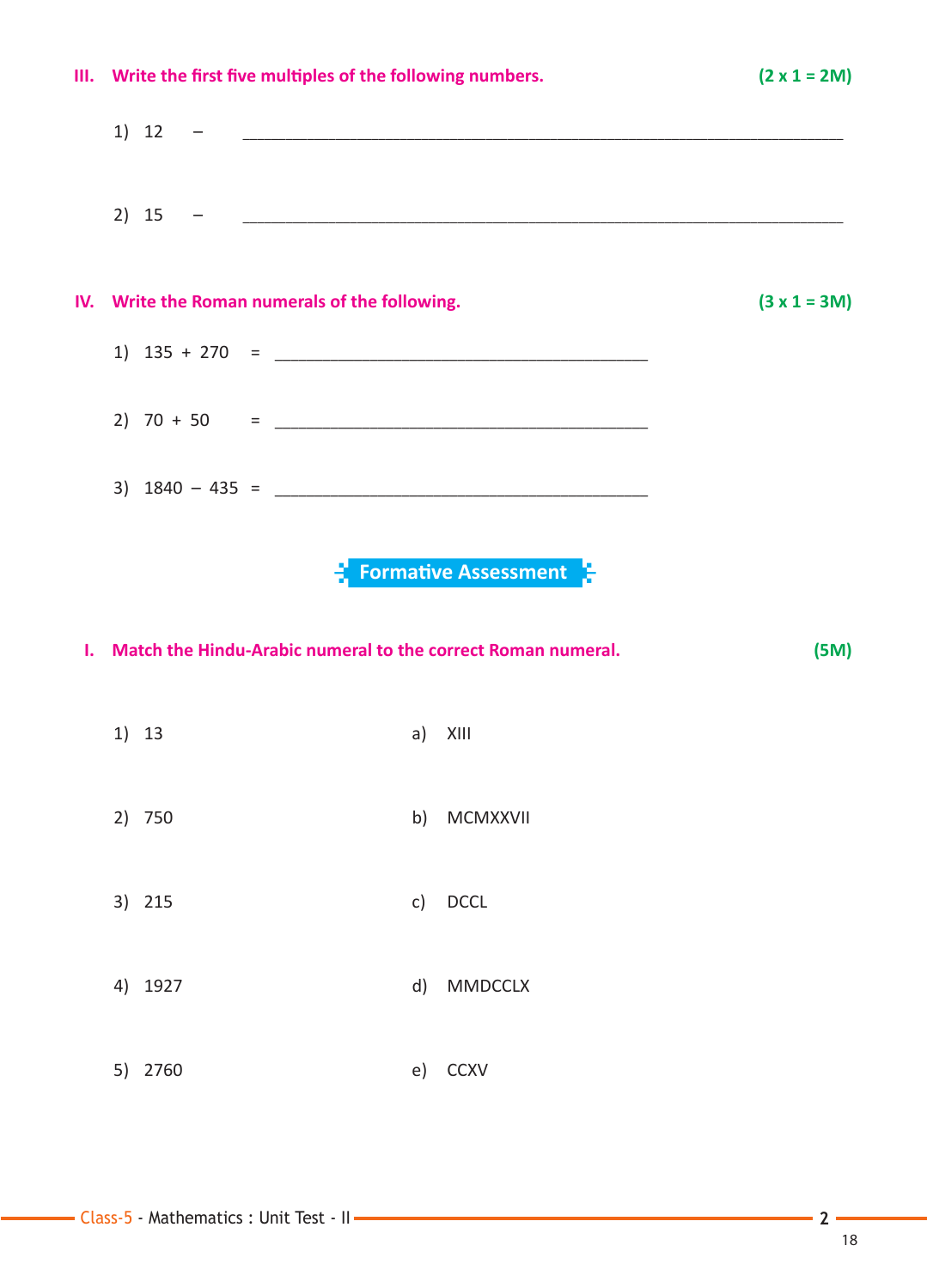

## **II.** Fill in the blanks using the properties of multiplication.

 

1)  $\frac{2}{3}x$  =

 $\star$